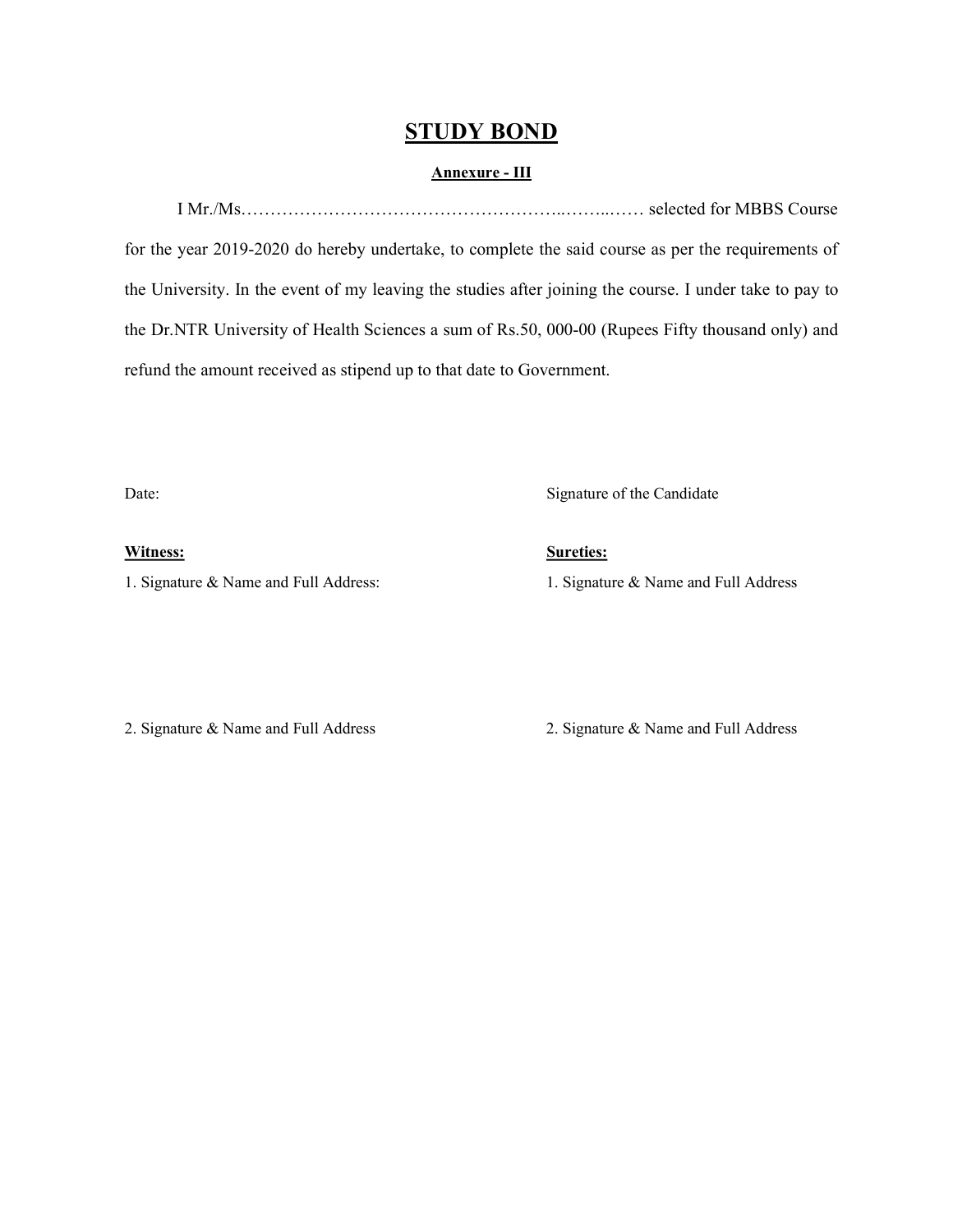## ANNEXURE - I DECLARTION

 (This declaration is to given by a student / ward as well as his /her Guardian who is seeking admission under NRI category (Management quota being ward of NRI)

I, Master ……………………………………………………………………………NEET – 2019 UG Roll No……………………………… Rank NEET- 2019 (UG)………………………ward of …………………………….………………………………..………………seeking admission into UG Course in Management quota (NRI Quota seats) for the academic year 2019-2020 into Member Medical College of Andhra Pradesh Private Non-Minority / Minority Medical & Dental Colleges do hereby declare and state as under:

I declare that I am a ward of under guardianship of Mr/Ms…………………………………………………………

S/o…………………………………………………….R/o……………………………………………………………………………………

………………………………………………………… (here incorpate the complete address of NRI of whom the candidate/ declarant is a ward).

I declare that the said NRI is paying my fee for MBBS course and I further declare that the above facts stated are true and correct and I am liable for any action in the event of concealment of facts. Hence this declaration.

(Signature of the Candidate

I, ……………………………………………………………….S/o …………………………………………………….here declare and confirm that the above declarant viz., Master……………………………………………………………….is my ward and is under my guardianship and I hereby irrevocably agree and undertake to provide finance support to him/her by payment of entire fees and other expenses for pursuing UG course in Member Medical College of Andhra Pradesh Private Non-Minority Medical & Dental College managements Associations.

Date: Case of the Guardian *(Name and Signature of the Guardian / NRI)*